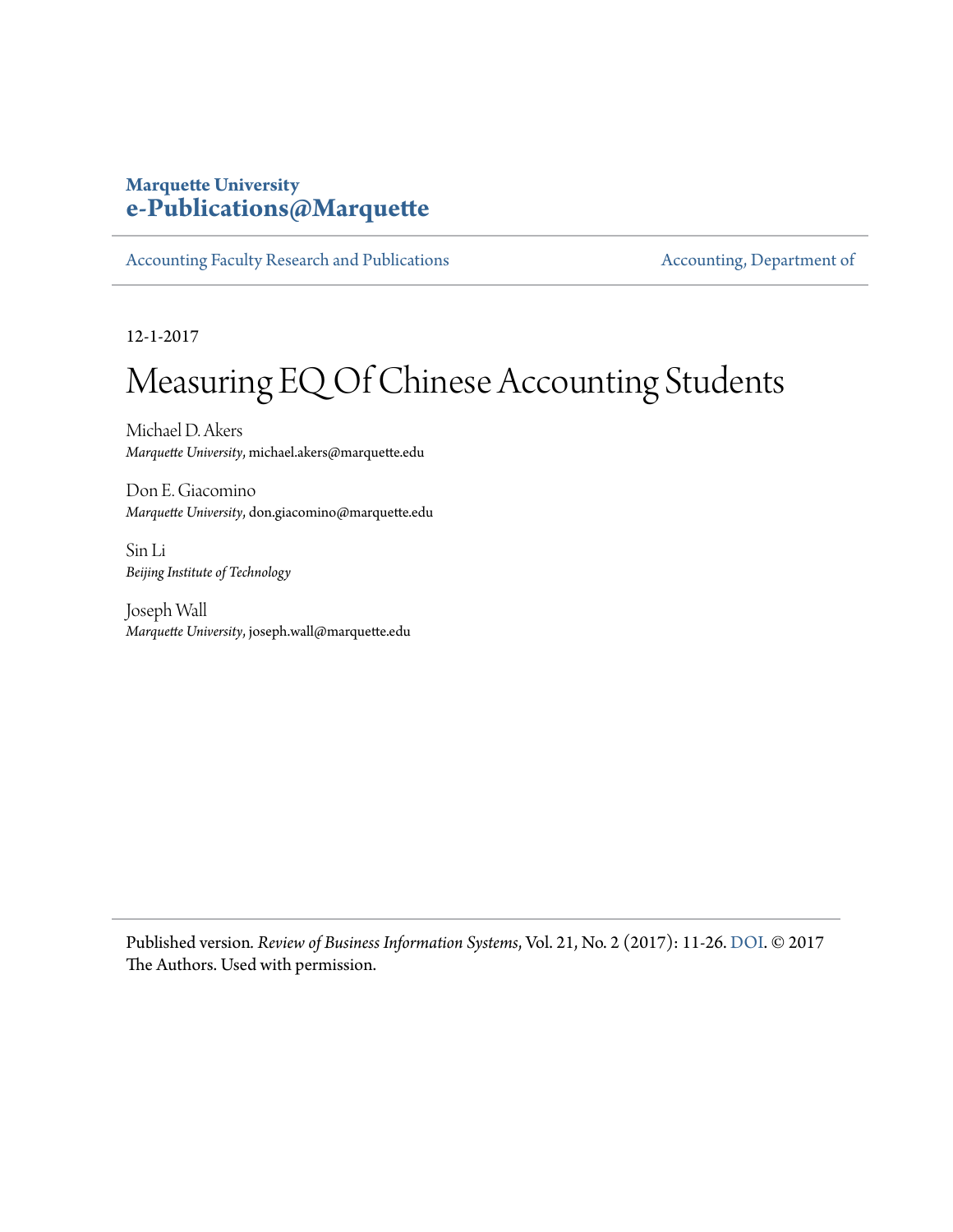# Measuring EQ Of Chinese Accounting Students

Michael D. Akers, Marquette University, USA Don E. Giacomino, Marquette University, USA Xin Li, Beijing Institute of Technology, China Joseph Wall, Marquette University, USA

# **ABSTRACT**

*While prior literature has examined the EQ of accounting students and Chinese business student limited research has examined both. This paper examines the self-reported emotional intelligence scores of accounting majors, undergraduate and graduate, at a Chinese university and compares these scores with their parents' assessment. Our findings suggest that Chinese accounting students have high EQ. Further, the parents' perceptions of EQ is significant in the determination of the EQ score. This finding is consistent with Goleman's (1998) comments and has implications for any organization that uses an emotional intelligence instrument as part of the evaluation process.* 

**Keywords:** Emotional intelligence (EQ); Chinese Accounting Students

# **INTRODUCTION**

eter Salovey and John D. Mayer (1990, p. 189) introduced the term, emotional intelligence defining it as "the ability to monitor one's own and others' feelings and emotions, to discriminate among them and to use this information to guide one's thinking and actions." In subsequent work, Mayer and Salovey and John D. Mayer (1990, p. 189) introduced the term, emotional intelligence defining it as "the ability to monitor one's own and others' feelings and emotions, to discriminate among them and to use this informatio involves the ability to perceive accurately, appraise, and express emotion; the ability to access and/or generate feelings when they facilitate thought; the ability to understand emotion and emotional knowledge; and the ability to regulate emotions to promote emotional and intellectual growth". Emotional Intelligence is sometimes referred to as intuition, but it encompasses much more than that. A measure of EQ pulls together the traits of self-awareness, self-regulation, motivation, empathy, and social skills into one overall ability (Akers and Porter, 2003).

Similar to IQ, EQ is not a trait that one either does or does not have; everyone has a different degree of emotional intelligence. Further, EQ has been established to be measurable as a personality trait as cognitive ability (Petrides, 2016). Thus, various tools and tests have been developed to measure an individual's EQ levels. These range from 133 question tests, such as the BarOn Emotional Quotient Inventory (EQ-i), which results in an overall Emotional Intelligence score, to shorter questionnaires which provide a high-level assessment of an individual's EQ. Most tools use self-reporting, which aligns with the trait EI measurement. In self-reporting the individual tends to answer questions about himself or herself. This results in an overall measure of the respondent's trait-based emotional intelligence. Another approach is to measure using other-reports, in which associates or team members answer questions about the individual, which will then determine the individual's score. Finally, ability tests, such as the Multifactor Emotional Intelligence Scale (MEIS), use questions that test the individual's ability to read and react to certain emotions. The tests are scored by comparing answers across a large range of people and scoring based on the frequency with which a certain answer was selected (http://www.psych.toronto.edu/users/reingold/courses/ intelligence/cache/testing\_ei.htm).

There are two purposes of this paper: 1) to examine the self-reported emotional intelligence scores of Chinese students majoring in accounting, and 2) compare the student self-reported scores with their parents assessment of their daughter/son emotional intelligence. By using the parents' assessment, we extend prior research that has only used a self-reporting technique. While there has been considerable research on EQ over the past twenty years, there has been limited research on the EQ of accounting students and even less research on Chinese accounting students' EQ.

# **Copyright by author(s); CC-BY 11** *The Clute Institute*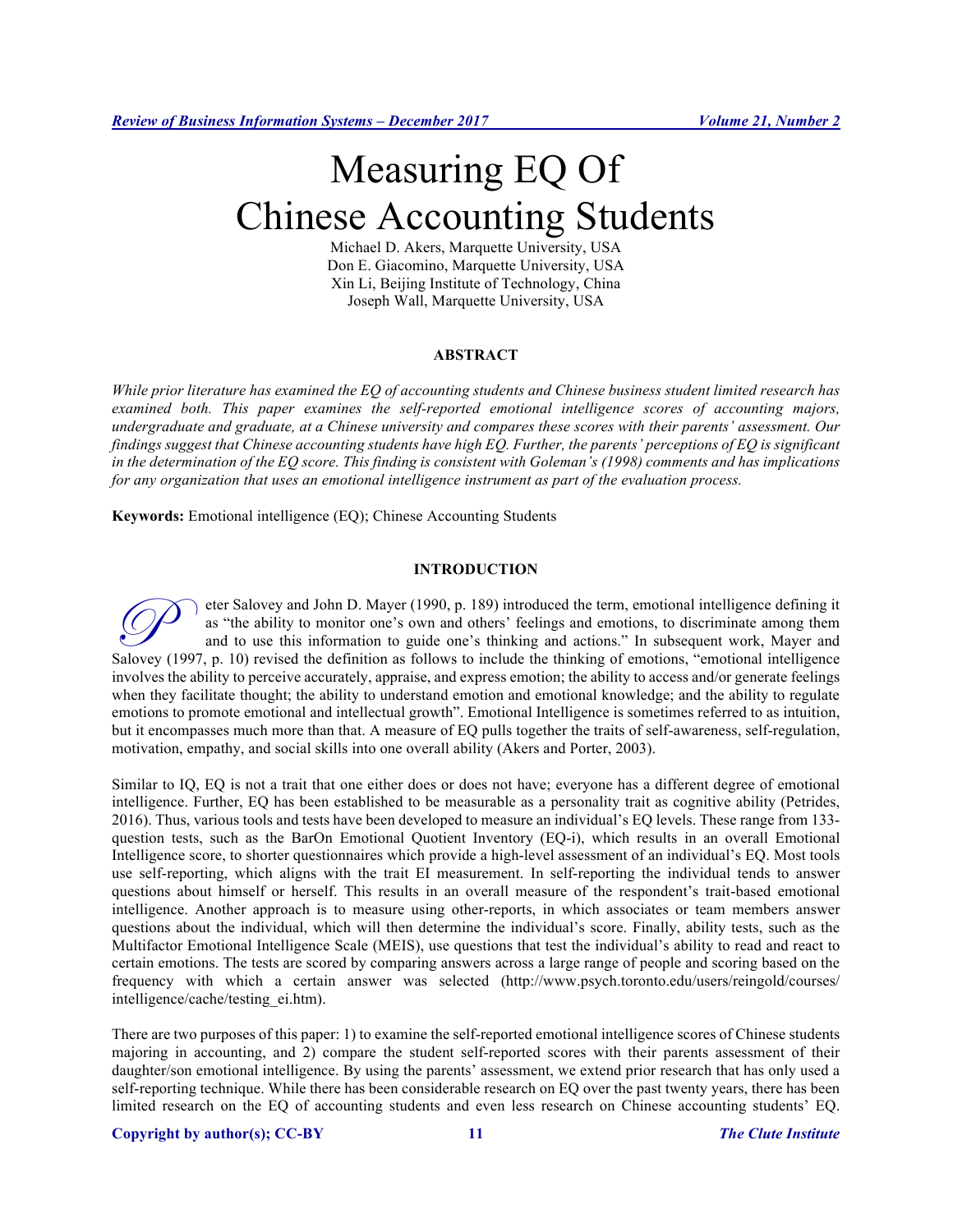Following this introduction, we examine prior EQ research on accounting students and Chinese business students followed by the research questions. Next, we describe our study and analyze the results. We conclude by summarizing our results and discussing the implications of our findings for accounting educators.

# **LITERATURE REVIEW**

While there is an extensive literature on emotional intelligence we have focused on the research that has examined EQ of accounting students and Chinese business students. There has been limited research in both areas.

Esmond-Kiger et al. (2006) studied a group of accounting and non-accounting business students at a U.S. university to determine their EQ levels. They found that, although accounting students had higher GPAs, they self-reported lower EQ levels than non-accounting business majors. However, they also found that GPA and emotional intelligence in itself did not have a significant correlation. Further, their research suggested that emotional intelligence is a skill that can be learned and increased.

Humpreys et al. (2008) surveyed MBA students at medium-sized universities located in the southwest United States and northeast People's Republic of China during the third and fourth quarters of 2006. Their findings showed that the American students scored higher on the emotional intelligence scale while the Chinese students had higher scores on the emotional creativity measure.

Margavio et al. (2012) surveyed business majors (Accounting, CIS, Finance/General Business, Other) at a U.S. Midwestern university and a small (2500 students) branch campus of that university located in eastern China near a large metropolitan area of approximately 6.5 million residents. They used a standardized test (33 questions) to examine emotional intelligence and found significant differences between the two groups for age, gender and GPA. Conversely, follow up work by Margavio et al. (2016) used the same instrument, testing a similar population within the United States and compared the responses. The results suggest few differences in EQ between Chinese and American accounting students. However, this finding conflicts with earlier data from Shi and Wang (2007) and Humphreys et al. (2008).

From 2005 to 2012, research suggests that accounting programs should pay more attention to emotional intelligence (EI) within their curricula. Chia (2005) found that EI affected the number of job interviews and job offers by Big 5 public accounting firms in the UK. Bay and McKeage (2006) used the MSCEIT instrument to measure EI of accounting students and concluded, "The results show that the level of emotional intelligence of the students in the sample could be a concern." (p.439). Jones and Abraham (2009) reported on two independent studies at an Australian university. Those studies suggested that "… incorporating emotional intelligence skills into the education of accounting students, by providing a variety of learning environments and tasks, may be beneficial to accounting graduates as the seek employment (p. 48)." Manna et al. (2009) surveyed practitioners and professors of accounting and found that professors differed significantly regarding the relative importance of technical skills and EI skills. Professors rated technical skills as more important, while practitioners rated EI skills as more important. Cook et al. (2011) examined emotional intelligence of 430 first-year and fourth-year liberal arts and accounting students at three universities. They noted that the results of their study "are cause for concern among accounting educators" (p. 278) as the students in their study lacked the appropriate level of emotional intelligence expected by accounting practitioners and other potential employers. Cook et al. (2011) further noted that "At a minimum, Accounting educators may wish to evaluate how current curricula impact students' ability to develop EI and softer skills" (p. 280). Daff et al. (2012) discuss the need for accountants to possess a combination of EI and generic (technical) skills and the need of educators to work with practitioners to develop curriculum that incorporates emotional intelligence with generic skills, as compared to addressing separately, to make business education more efficient and provide students with a stronger set of skills.

# **RESEARCH QUESTIONS**

Since there has been limited research on Chinese accounting students and this study is exploratory, we have proposed the following research questions: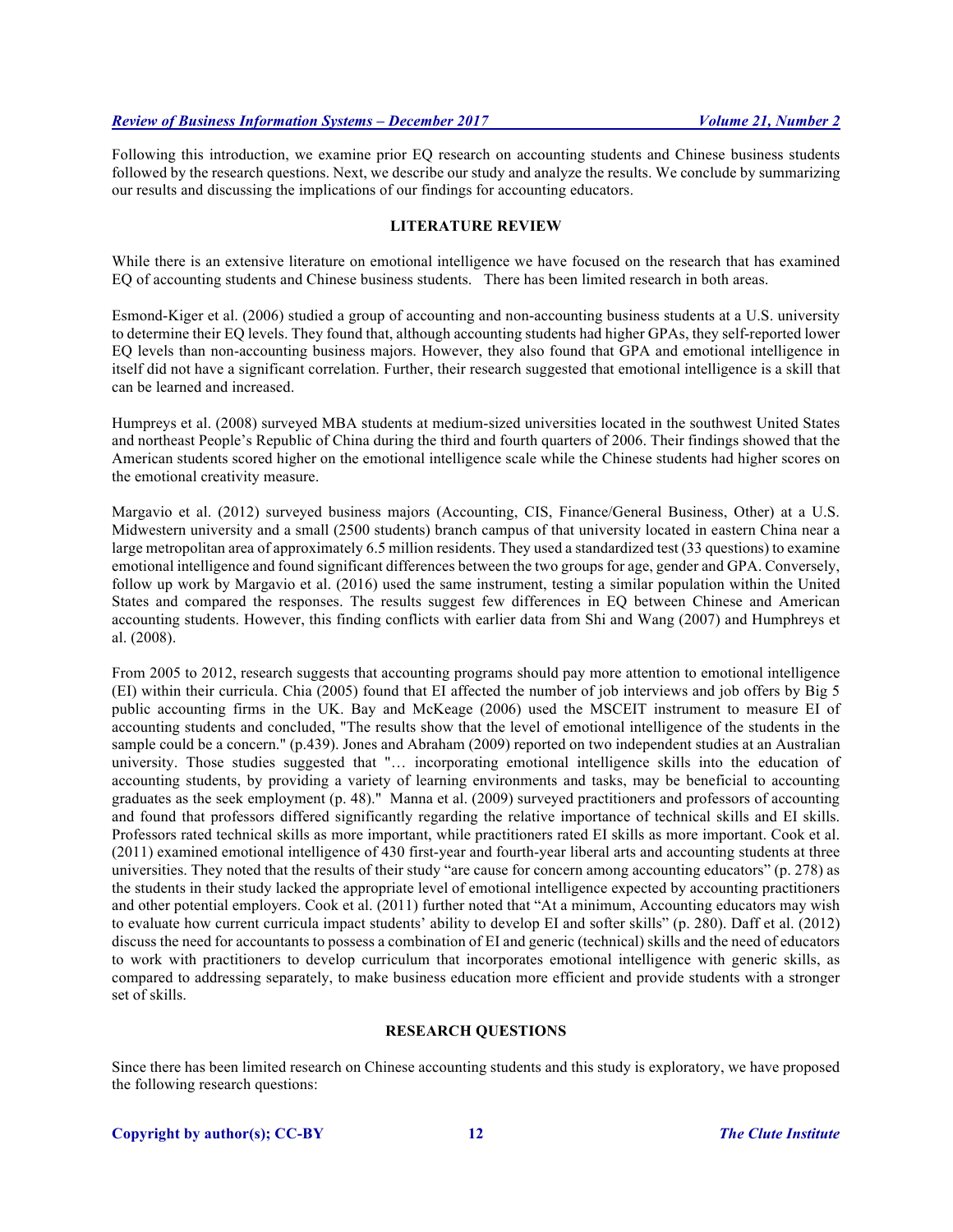- 1. Do Chinese accounting students exhibit a high degree of EQ?
- 2. Which matters: the student's perception, the parent's perception, or the combination of both perceptions in the resultant view of the student's emotional intelligence?
- 3. Do undergraduate or graduate Chinese accounting students exhibit a high degree of EQ?
- 4. Do undergraduate or graduate Chinese accounting students and parents differ in their perception of the students' EQ?
- 5. Are there differences in EQ by of Chinese accounting students based on gender?
- 6. Are there differences in EQ of Chinese accounting students based on whether they have siblings?

# **STUDY**

# **Sample and Methodology**

In alignment with studies regarding the values and abilities of Chinese accounting students (Fleming et al., 2010; Lan et al., 2009) a 10-question survey on emotional intelligence (Appendix 1) was given to undergraduate (juniors and seniors and first-year masters-level accounting students in Beijing, China. The survey was provided to the students in both Chinese and English. They were instructed to complete the survey (Appendix 1). They were also instructed to have one of their parents complete without answering the sibling question. The parents were instructed to answer the questions based on their perceptions of the student. Parents returned the completed survey to their sons/daughters; then, the students submitted both completed surveys to the accounting professor.

We used a modified version of the Emotional Intelligence Test that comes from Goleman's book *Working with Emotional Intelligence* (1998). Goleman (1998) used 12 questions, but we eliminated two of them that deal with questions about clients and office politics, since we believe they are not relevant for the Chinese accounting students. Goleman (1998) noted that if an individual answered "yes" to six or more of the 12 questions and if people who know the person well agree, then the individual has a high degree of emotional intelligence. Because we used only 10 of the 12 questions from the Goleman survey, the "six or more" cutoff as applied would be at least as rigorous as the original test and is therefore used in making decisions regarding the abilities of the students sampled.

# **RESULTS**

# **Demographics**

We received 114 responses. The respondents by degree and gender along with information on the number of siblings by degree are shown below in Table 1. In alignment with recent studies (Lan et al., 2013), and as expected by previous President Chui of the Hong Kong Institute of Certified Public Accountants (Yiu, 2012), our sample skews heavily female.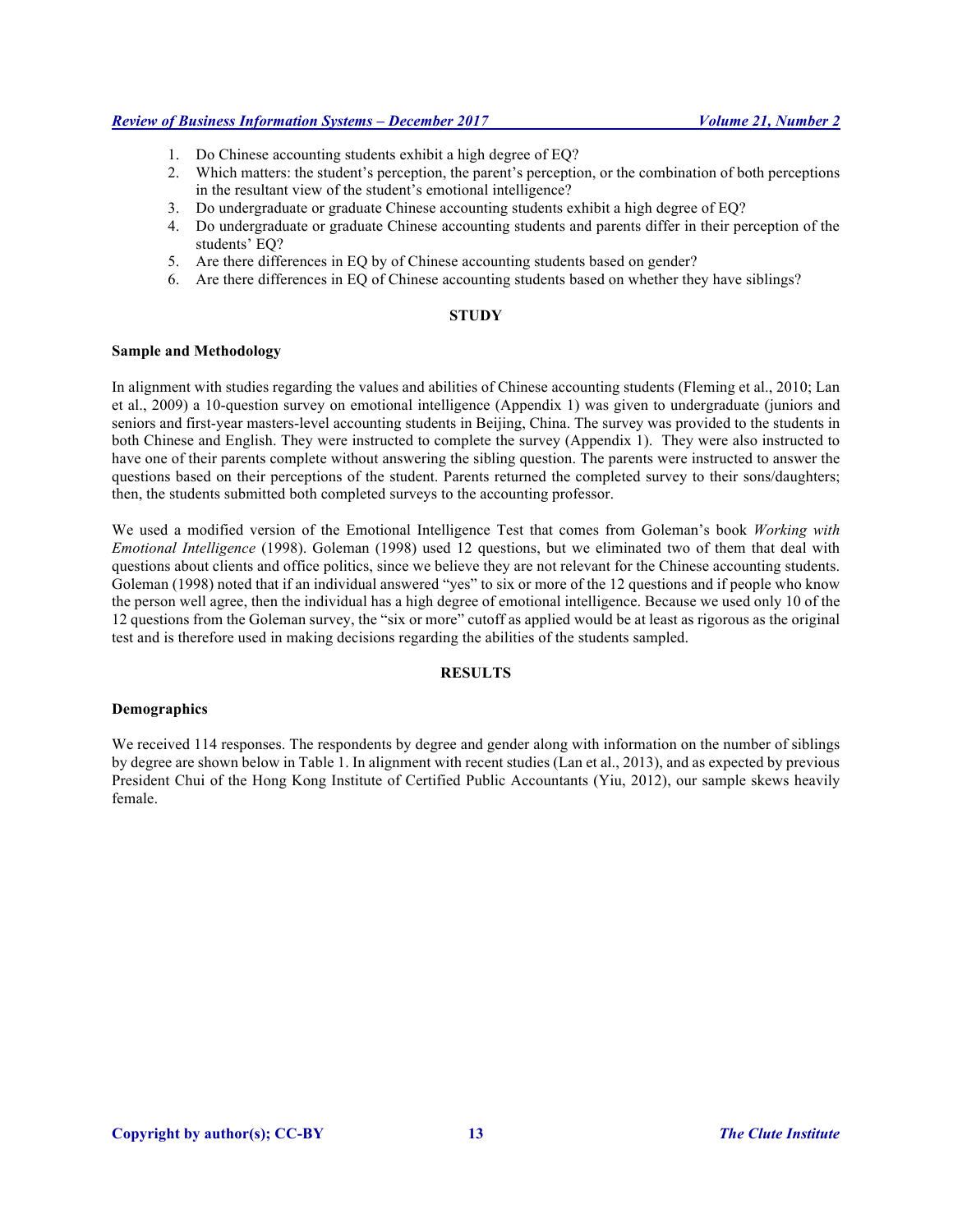| <b>Table 1.</b> Respondents                                    |              |        |      |  |
|----------------------------------------------------------------|--------------|--------|------|--|
|                                                                | <b>Total</b> | Female | Male |  |
| Undergraduate Accounting Majors<br>(30 juniors and 38 seniors) | 68           | 60     |      |  |
| Masters Accounting Majors                                      | 46           | 30     | 16   |  |
| <b>Total</b>                                                   | 114          | 90     | 24   |  |
|                                                                |              |        |      |  |

# **Undergraduate Students**

| No brothers or sisters       |    |     |
|------------------------------|----|-----|
| One or more brothers/sisters |    |     |
| <b>Total</b>                 | 68 | 100 |

| <b>Graduate (Masters) Students</b> |    |               |  |  |
|------------------------------------|----|---------------|--|--|
|                                    |    | $\frac{0}{2}$ |  |  |
| No brothers or sisters             |    | 37            |  |  |
| One or more brothers/sisters       | 20 |               |  |  |
| No response                        |    | 20            |  |  |
| <b>Total</b>                       |    | 100           |  |  |

# **Research Question 1**

In the first research question, we ask: do Chinese accounting students exhibit a high degree of EQ? If the student and parent match 6 or more answers, Goleman (1998) suggests the students do have a high degree of EQ. We measured the overall scores of the student (mean  $= 7.72$ , std. dev. 1.83, std. error 0.17), and find that Chinese accounting students do exhibit a high degree of EQ overall as seen in Table 2, Panel A below. Further, as seen in Table 2, Panel B, both the parent and student perceptions of EQ matter ( $p < 0.01$ ) when high degrees of EQ are present. Over 50% of the variance in the high EQ measurement is explained through this model.

# **Table 2.** Research Question 1

# Emotional Intelligence > 6 – Chinese Students Overall

#### **Panel A: One-Sample T-Test**

|                          |       |  | df   | <b>Mean Difference</b> | 95% Confidence |      |  |
|--------------------------|-------|--|------|------------------------|----------------|------|--|
|                          |       |  |      | Lower                  | <b>Upper</b>   | Sig. |  |
| Match Score $\geq 6$     | 9.913 |  | .702 | 1.362                  | 2.042          | ***  |  |
| *** p-value $\leq 0.001$ |       |  |      |                        |                |      |  |

#### **Panel B: ANCOVA Results with gender and siblings as covariates**

|                                     | <b>SS</b> | df   | <b>MS</b> | F     | Sig. |
|-------------------------------------|-----------|------|-----------|-------|------|
| <b>Student Score</b>                | 0.954     |      | 0.136     | 3.405 | .003 |
| Parent Score                        | 2.231     |      | 0.319     | 7.961 | ***  |
| <b>Student Score X Parent Score</b> | 3.564     | 23   | 0.155     | 3.871 | ***  |
| Gender                              | 0.002     |      | 0.002     | 0.047 | .828 |
| <b>Siblings</b>                     | 0.036     |      | 0.036     | 0.899 | .346 |
| Error                               | 2.922     | 73   | 0.040     |       |      |
| Total                               | 104.000   | l 13 |           |       |      |

R Squared = .680, Adjusted R Squared = .504, \*\*\* p-value  $< 0.001$ 

### **Research Question 2**

In the second research question, we ask: which matters: the student's perception, the parent's perception, or the combination of both perceptions in the resultant view of the student's emotional intelligence? The results, presented in Table 3, below, suggest that the parent's perception of the student's EQ is statistically significant in determining the number of matches between parent and student. Further, the combination of parent and student perception results in the match score. This interaction is therefore expected to be significant. The data suggests this interaction is

# **Copyright by author(s); CC-BY 14** *The Clute Institute*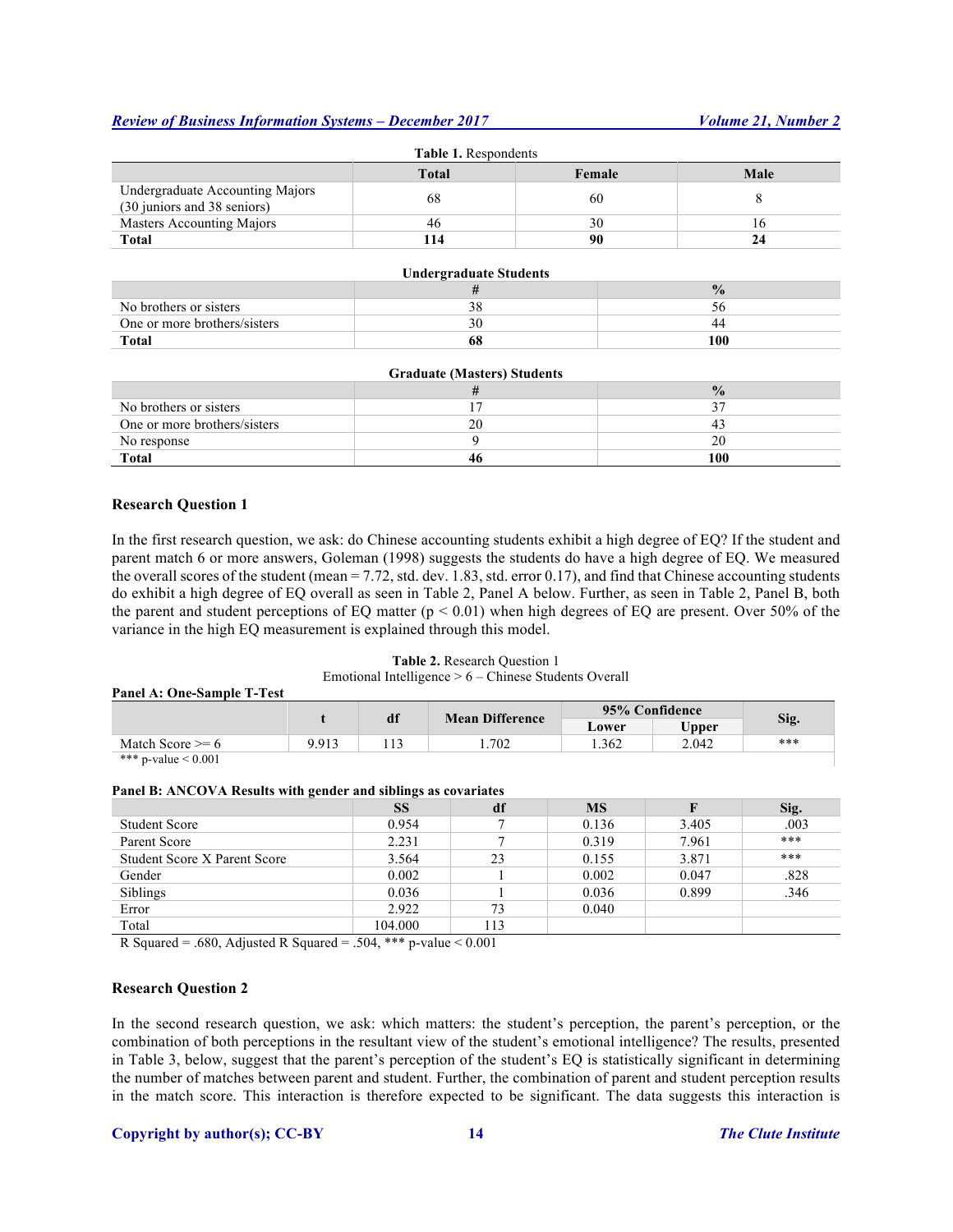significant ( $p<0.05$ ). Interestingly, the student's perception of their own EQ is not significant ( $p>0.05$ ) in determining whether a match will be achieved. Over 46% of the variance in the EQ matching is explained through this model.

| ANCOVA Results with gender and siblings as covariates |           |     |           |       |      |
|-------------------------------------------------------|-----------|-----|-----------|-------|------|
|                                                       | <b>SS</b> | df  | <b>MS</b> |       | Sig. |
| <b>Student Score</b>                                  | 24.140    |     | 3.449     | 1.920 | .078 |
| Parent Score                                          | 57.223    |     | 8.175     | 4.552 | ***  |
| <b>Student Score X Parent Score</b>                   | 77.351    | 23  | 3.363     | 1.873 | .023 |
| Gender                                                | 0.898     |     | 0.898     | 0.500 | .482 |
| Siblings                                              | 0.038     |     | 0.038     | 0.021 | .884 |
| Error                                                 | 131.100   | 73  | 0.040     |       |      |
| Total                                                 | 7142.000  | 113 |           |       |      |

# **Table 3.** Research Question 2 Emotional Intelligence Matching – Chinese Students Overall

R Squared = .655, Adjusted R Squared = .466, \*\*\* p-value < 0.001

# **Research Question 3**

Next, we ask: do undergraduate or graduate Chinese accounting students exhibit a high degree of EQ? Using the same method discussed in research question 1, we measured the overall scores of the students (Undergraduate mean = 7.55, std. dev. 1.86, std. error 0.13; Graduate mean = 7.91, std. dev. 1.79, std. error 0.26), and find that both undergraduate and graduate Chinese accounting students do exhibit a high degree of EQ overall as seen in Table 4 below. However, due to the sample size being relatively small ( $n=46$ ) no inferences can be drawn ( $p > 0.05$ ) regarding which view parent or student- matters in EQ measurement. The parent viewpoint is all that matters for undergraduates (p<0.05).

# **Table 4.** Research Question 3

| Emotional Intelligence $> 6$ – Chinese Students by Grade Level |  |  |
|----------------------------------------------------------------|--|--|
|----------------------------------------------------------------|--|--|

|                          |       | df | <b>Mean Difference</b> | 95% Confidence |              |      |
|--------------------------|-------|----|------------------------|----------------|--------------|------|
|                          |       |    |                        | Lower          | <b>Upper</b> | Sig. |
| Undergrad match $\geq 6$ | 6.899 | 67 | . . 559                | .108           | 2.010        | ***  |
| Graduate match >= 6      | 7.262 | 45 | .913                   | .382           | 2.444        | ***  |

\*\*\* p-value < 0.001

### **Research Question 4**

Do undergraduate or graduate Chinese accounting students and parents differ in their perception of the students' EQ? We explore the responses of both groups below.

### *Undergraduate Responses*

For the undergraduate students (see Table 5), the average percentages of "yes' answers for the ten questions were high for both the students (75%) and the parents (77). The following shows the most highly ranked (80% or  $>$ ) undergraduate responses: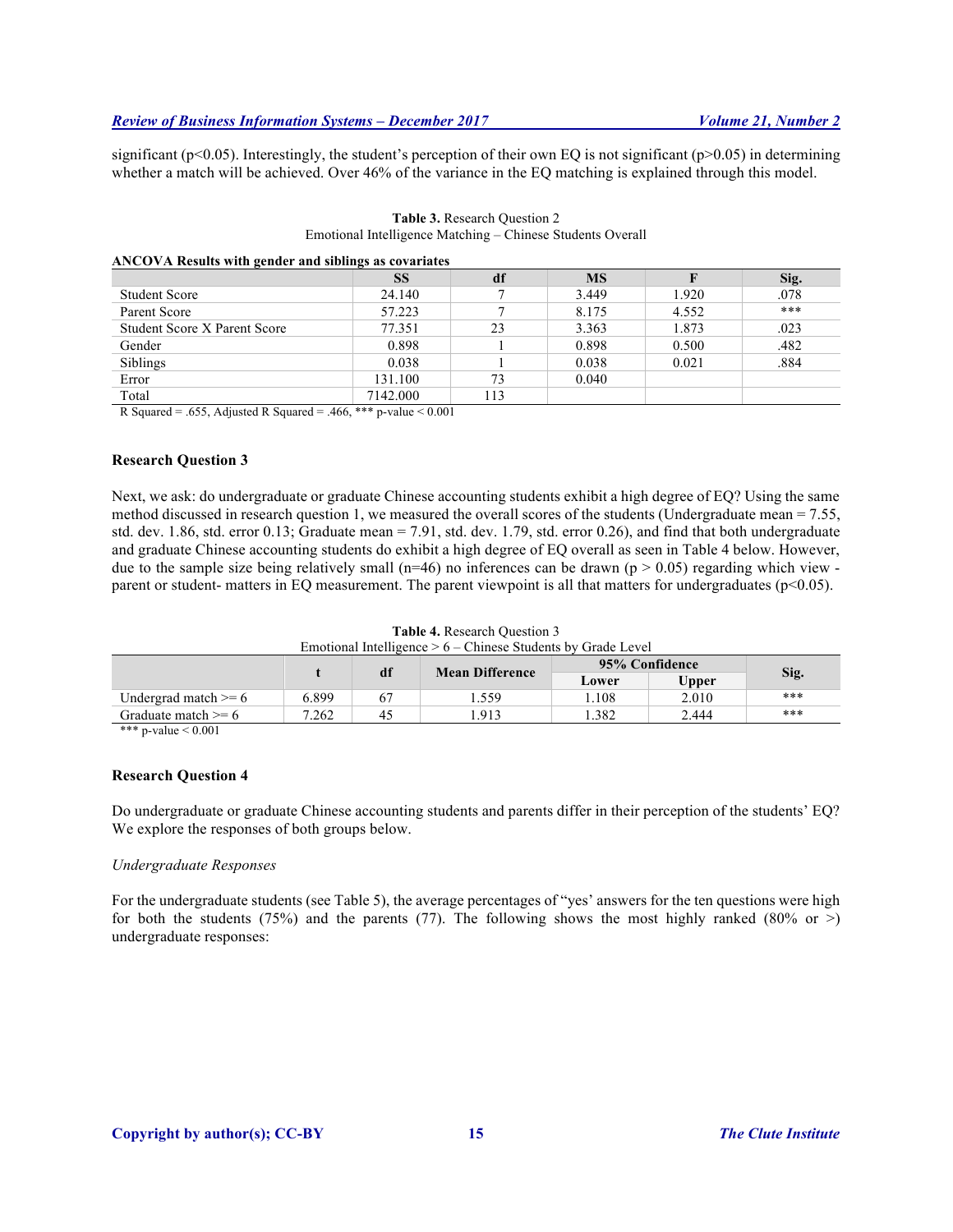| Question #, summary                                      | <b>Students</b> | <b>Parents</b> |
|----------------------------------------------------------|-----------------|----------------|
| 1. Understand your strengths and weaknesses              | 87%             | 85%            |
| 3. Comfortable with change and open to new ideas         | 88%             | 81%            |
| 4. Satisfaction with meeting own standards of excellence | 88%             | 90%            |
| 7. Enjoy helping others develop their skills             | 87%             | 84%            |
| 9. Kind of person other people want on a team            | 88%             | 88%            |

| Table 5. Emotional Intelligence Results-Chinese Undergraduate Students                                  |                 |                |                 |  |  |
|---------------------------------------------------------------------------------------------------------|-----------------|----------------|-----------------|--|--|
|                                                                                                         | <b>Students</b> | <b>Parents</b> | Student-        |  |  |
| <b>Ouestions</b>                                                                                        | $%$ yes         | $%$ yes        | Parent<br>Match |  |  |
| 1. Do you understand both your strengths and your weaknesses?                                           | 87%             | 85%            | 78%             |  |  |
| Can you be depended on to take care of every detail?<br>2.                                              | 57%             | 51%            | 74%             |  |  |
| 3. Are you comfortable with change and open to new ideas?                                               | 88%             | 81%            | 72%             |  |  |
| 4. Are you motivated by the satisfaction of meeting your own standards<br>of excellence?                | 88%             | 90%            | 87%             |  |  |
| 5. Do you stay optimistic when things go wrong?                                                         | 57%             | 72%            | 68%             |  |  |
| Can you see things from another person's point of view and sense what<br>6.<br>matters most to him/her? | 76%             | 78%            | 75%             |  |  |
| 7. Do you enjoy helping others develop their skills?                                                    | 87%             | 84%            | 85%             |  |  |
| Are you able to find "win-win" solutions in negotiations and conflicts?<br>8.                           | 71%             | 68%            | 68%             |  |  |
| Are you the kind of person other people want on a team?<br>9.                                           | 88%             | 88%            | 85%             |  |  |
| 10. Are you usually persuasive?                                                                         | 47%             | 74%            | 65%             |  |  |
| Averages                                                                                                | 75%             | 77%            | 76%             |  |  |

The three questions with a YES% lower than 60% by the students were: Q. 2-depended to take care of every detail (57%); Q.5-optimistic when things go wrong (57%) and Q. 10-usually persuasive (47%). The parents rated one question below 60% (Q. 2- depended to take care of every detail-51%). Based on our experiences with the Chinese students, we believe the lower response for the three questions links to a common theme-lack of self- confidence in their abilities. Although we have found the Chinese students to be very detail oriented, Q. 2 pertains to their **ability** to address all details as compared to focusing on details. The parents' evaluation of their daughter(s)' or son(s)' ability to take care of details was even lower than the students. Since many of the students have been raised in a more privileged life style as compared to their parents, we believe that both students and parents recognize that students cannot be depended upon to take care of many details as parents have previously taken care of many items for them. This same argument is often raised in the United States and, if we are correct, this suggests that western culture is impacting Chinese culture.

The results for the undergraduate students (Table 5) show that parents were in close agreement with their children as the overall average percentage matched (parents and students give same response) was high (76%). Students and parents matched (both answered either yes or no) most often (80% or greater) to the following questions:

| Question #, summary                                      | <b>Students</b> |
|----------------------------------------------------------|-----------------|
| 4. Satisfaction with meeting own standards of excellence | 87%             |
| 7. Enjoy helping others develop their skills             | 85%             |
| 9. Kind of person other people want on a team            | 85%             |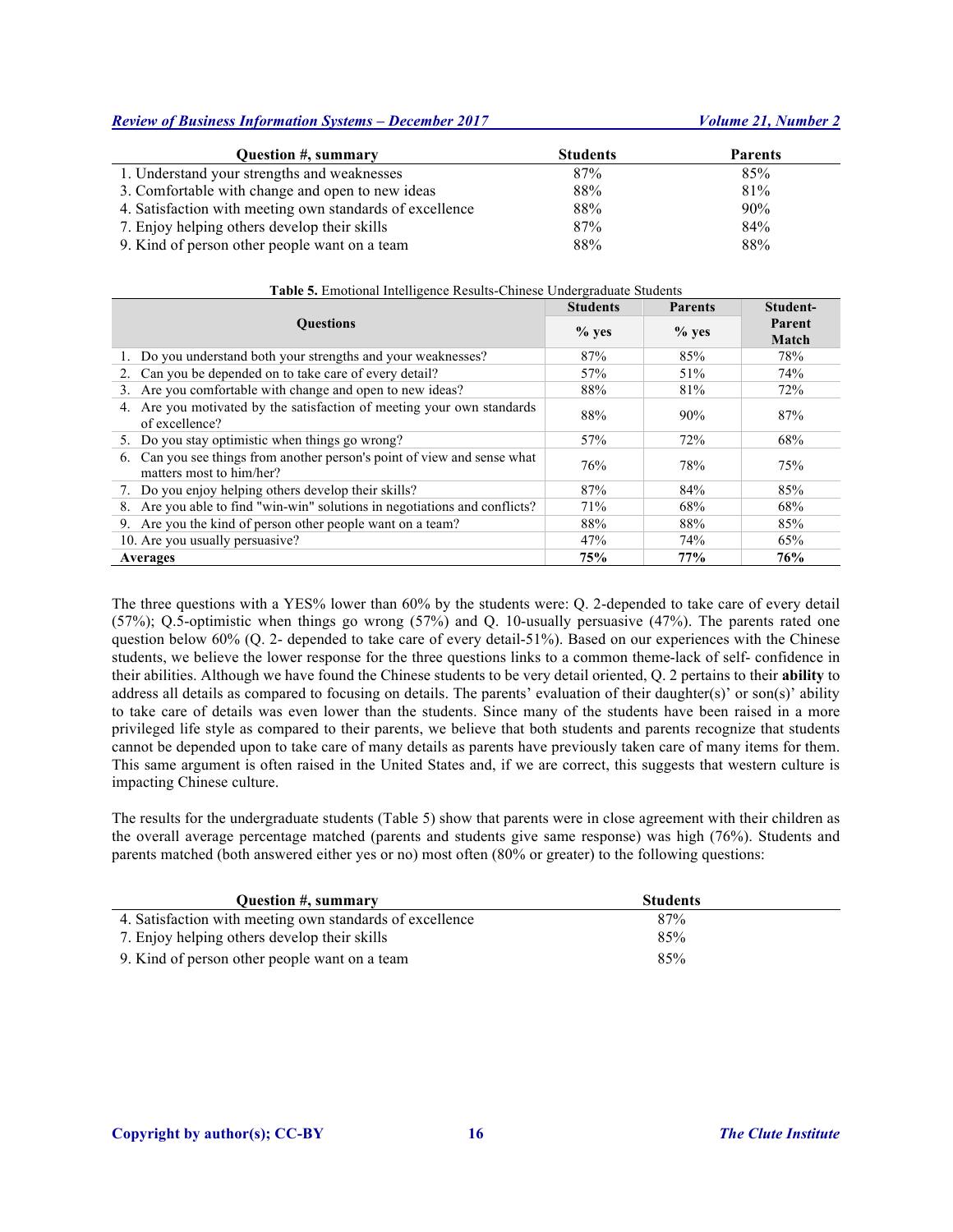# *Graduate Responses*

For the graduate students (results are shown in Table 6,), students (74%) and parents (70%) were in close agreement. This finding is the opposite of the undergraduate students where the parents "Yes" response was higher. These overall averages by both graduate students and their parents is lower than the undergraduate students which is interesting since the literature (Extremera, et al., 2006) suggests that EQ should increase with maturity. An examination of the individual questions shows both the students and parents responded with a YES% of 80% to three questions while each group had one other question where the response exceeded 80%.

|                  | Table 6. Emotional Intelligence Results-Chinese Masters Students                                  |                 |                |                        |  |
|------------------|---------------------------------------------------------------------------------------------------|-----------------|----------------|------------------------|--|
|                  |                                                                                                   | <b>Students</b> | <b>Parents</b> | Student-               |  |
| <b>Ouestions</b> |                                                                                                   | $%$ yes         | $%$ yes        | Parent<br><b>Match</b> |  |
| 1.               | Do you understand both your strengths and your weaknesses?                                        | 85%             | 80%            | 74%                    |  |
| 2.               | Can you be depended on to take care of every detail?                                              | 57%             | 50%            | 72%                    |  |
| 3.               | Are you comfortable with change and open to new ideas?                                            | 83%             | 74%            | 74%                    |  |
| 4.               | Are you motivated by the satisfaction of meeting your own standards<br>of excellence?             | 89%             | 87%            | 85%                    |  |
| 5.               | Do you stay optimistic when things go wrong?                                                      | 89%             | 83%            | 89%                    |  |
| 6.               | Can you see things from another person's point of view and sense<br>what matters most to him/her? | 65%             | 67%            | 67%                    |  |
| 7.               | Do you enjoy helping others develop their skills?                                                 | 67%             | 61%            | 80%                    |  |
| 8.               | Are you able to find "win-win" solutions in negotiations and conflicts?                           | 70%             | 46%            | 72%                    |  |
| 9.               | Are you the kind of person other people want on a team?                                           | 74%             | 85%            | 89%                    |  |
| 10.              | Are you usually persuasive?                                                                       | 63%             | 70%            | 89%                    |  |
|                  | Averages                                                                                          | 74%             | 70%            | 79%                    |  |

Questions with the highest "Yes" frequency (>80%) were:

| <b>Ouestion #, summary</b>                               | <b>Students</b> | <b>Parents</b> |
|----------------------------------------------------------|-----------------|----------------|
| 1. Understand your strengths and weaknesses              | 85%             | 80%            |
| 3. Comfortable with change and open to new ideas         | 83%             | N/A            |
| 4. Satisfaction with meeting own standards of excellence | 89%             | 87%            |
| 7. Stay optimistic when things go wrong                  | 89%             | 83%            |
| 9. Kind of person other people want on a team            | N/A             | 85%            |

The two questions with the lowest "Yes" frequency (below 60%) were:

| Question #, summary                                       | <b>Students</b> | <b>Parents</b> |
|-----------------------------------------------------------|-----------------|----------------|
| 2. Can be depended upon to take care of every detail      | 57 <sub>%</sub> | 50%            |
| 8. Find "win-win" solutions in negotiations and conflicts | N/A             | 46%            |

Parents were in close agreement with the graduate students as the overall average percentage matched (parents and students give same response) was high (79%) and slightly above the overall match % for the undergraduate students. Students and parents matched (both answered either yes or no) most often (80% or greater) to the following questions:

| Question #, summary                                      | <b>Matched</b> |
|----------------------------------------------------------|----------------|
| 5. Optimistic when things go wrong                       | 89%            |
| 9. Kind of person other people want on a team            | 89%            |
| 10. Generally persuasive                                 | 89%            |
| 4. Satisfaction with meeting own standards of excellence | 85%            |

# **Copyright by author(s); CC-BY 17** *The Clute Institute*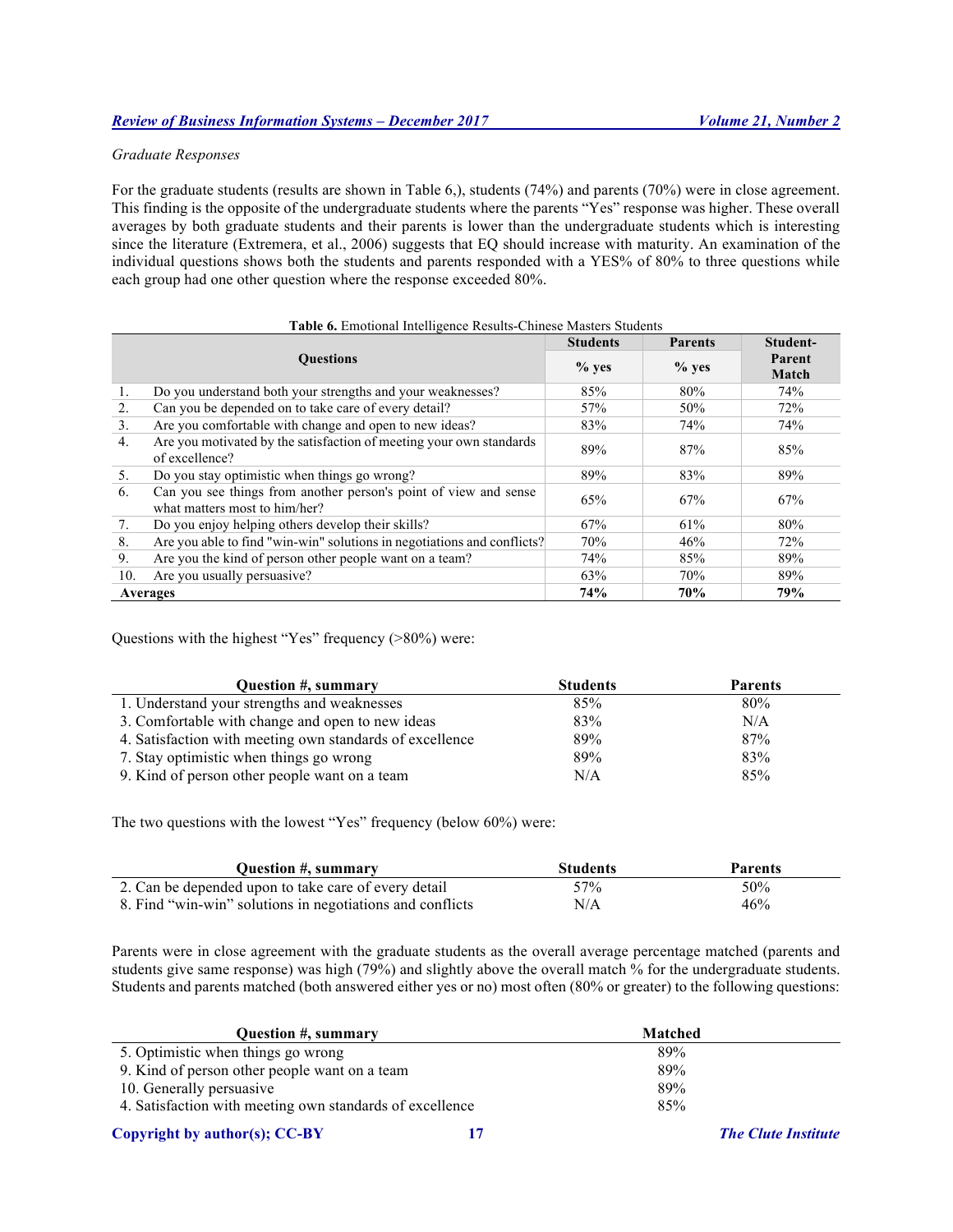# **Research Question 5**

Next, we ask: are there differences in EQ by of Chinese accounting students based on gender? Because both gender and the number of siblings are not significant  $(p>0.05)$  in determining EQ or in determining the match score for our sample, the remainder of the research questions are exploratory in nature. The results are presented below.

# *Undergraduate Gender*

In exploring gender, the overall average for the female students was 74% by the students and 76% by the parents while the overall average for the male students was 84% and 86% by the parents. The female students ranked five questions above 80% while the parents ranked four above 80% as follows:

| Question #, summary                             | <b>Students</b> | <b>Parents</b> |
|-------------------------------------------------|-----------------|----------------|
| 1. Understand your strengths and weaknesses     | 85%             | 88%            |
| 3. Comfortable with change                      | 88%             | N/A            |
| 4. Motivated by meeting standards of excellence | 87%             | 88%            |
| 7. Enjoy helping others develop their skills    | 85%             | 82%            |
| 9. Kind of person other people want on a team   | 87%             | 88%            |

The female students ranked three questions below 60% while the parents ranked two below 60% as follows:

| <b>Ouestion #, summary</b>                                | <b>Students</b> | <b>Parents</b> |
|-----------------------------------------------------------|-----------------|----------------|
| 2. Can be depended upon to take care of every detail      | 52%             | 52%            |
| 5. Optimistic when things go wrong                        | 57%             | 68%            |
| 8. Find "win-win" solutions in negotiations and conflicts | N/A             | 63%            |
| 10. Generally persuasive                                  | 43%             | 60%            |

Undergraduate female students were in close agreement with the parents as the overall average percentage matched (parents and students give same response) was once again high (75%). Students and parents matched (both answered either yes or no) most often (80% or greater) to the following questions:

| Question #, summary                                      | <b>Matched</b> |  |
|----------------------------------------------------------|----------------|--|
| 1. Understand your strengths and weaknesses              | 80%            |  |
| 4. Satisfaction with meeting own standards of excellence | 85%            |  |
| 7. Enjoy helping others                                  | 82%            |  |
| 9. Kind of person other people want on a team            | 88%            |  |
| 10. Generally persuasive                                 | 83%            |  |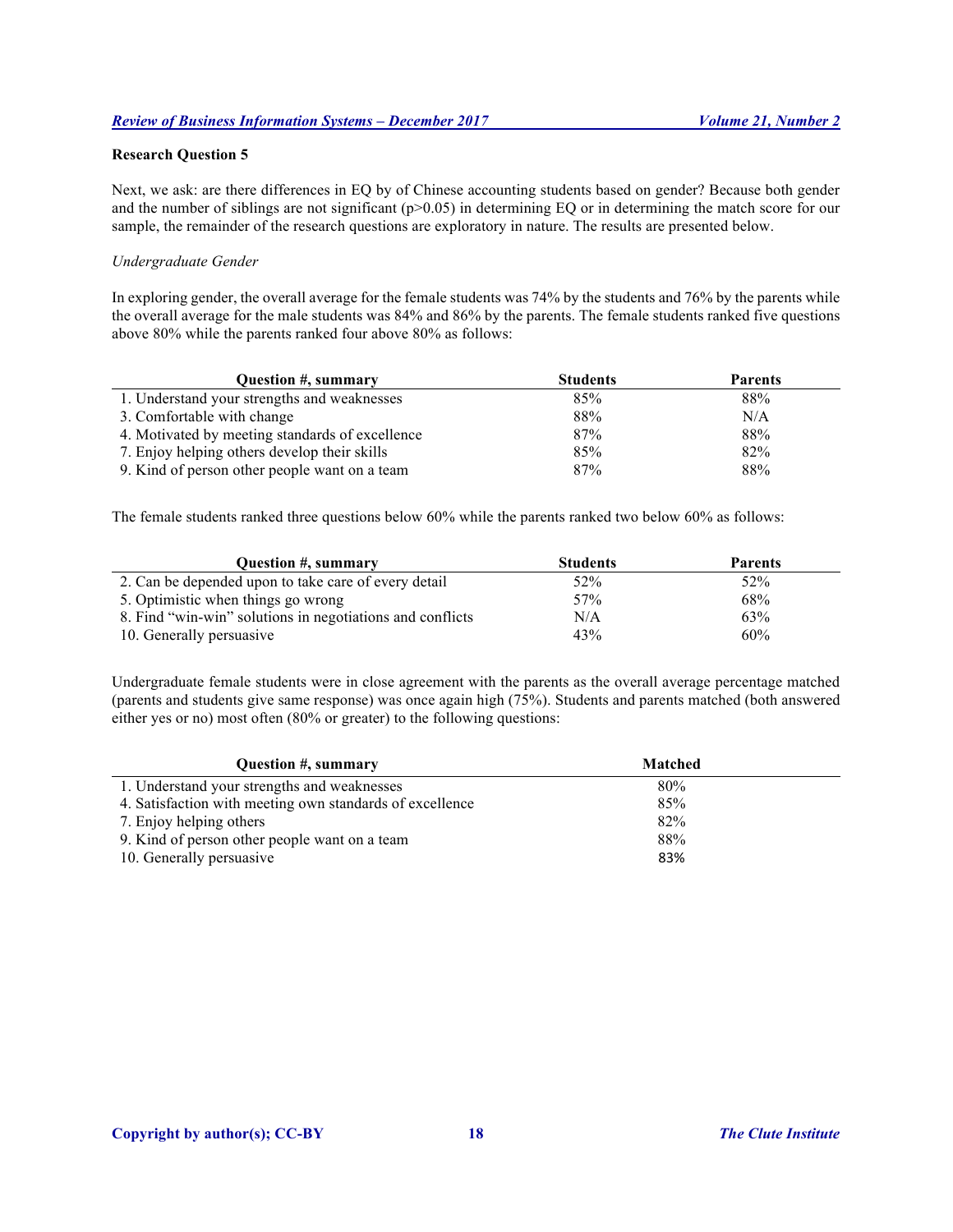The number of undergraduate males that responded is small (8), thus this should be considered in evaluating the results. It is interesting to note that all the male students responded Yes to four the questions while the parents responded "Yes" to five of the questions. None of the male students' responses were below 60% and the parents had only one-Q. 2 (dependability at 50%). Undergraduate male students were in close agreement with the parents as the overall average percentage matched (parents and students give same response) was once again high (78%). Students and parents matched (both answered either yes or no) most often (80% or greater) to the following questions:

| Question #, summary                              | <b>Matched</b> |  |
|--------------------------------------------------|----------------|--|
| 3. Comfortable with change and open to new ideas | 80%            |  |
| 4. Motivated by meeting standards of excellence  | $100\%$        |  |
| 7. Enjoy helping others                          | $100\%$        |  |
| 9. Kind of person other people want on a team    | 88%            |  |

# *Graduate Gender*

Both the graduate women and their parents ranked the female students' EQ considerably lower than their male colleagues. The overall average for the female students was 69% by the students and 65% by the parents while the overall average for the male students was 84% by the students and 80% by the parents. Both the student and parent overall averages were the lowest for any segment of our analysis. The female students ranked three questions above 80% while the parents ranked only two questions above 80% as follows:

| <b>Ouestion #, summary</b>                               | <b>Students</b> | <b>Parents</b> |
|----------------------------------------------------------|-----------------|----------------|
| 1. Understand your strengths and weaknesses              | 83%             | N/A            |
| 4. Satisfaction with meeting own standards of excellence | 87%             | 87%            |
| 5. Optimistic when things go wrong                       | 87%             | N/A            |
| 9. Kind of person other people want on a team            | N/A             | 80%            |

The female students Yes% and parents Yes% was equal to or below 60% for the following five questions respectively:

| Question #, summary                                       | <b>Students</b> | <b>Parents</b> |
|-----------------------------------------------------------|-----------------|----------------|
| 2. Can be depended upon to take care of every detail      | 47%             | 40%            |
| 3. Comfortable with change and open to new ideas          | N/A             | 63%            |
| 6. See things from another person's point of view         | 60%             | 67%            |
| 7. Enjoy helping others develop skills                    | 63%             | 57%            |
| 8. Find "win-win" solutions in negotiations and conflicts | 67%             | 47%            |
| 10. Usually persuasive                                    | 50%             | 60%            |

While the EQ rankings for female graduate students were lower, graduate female students were in close agreement with the parents as the overall average percentage matched (parents and students give same response) was once again high (76%). Students and parents matched (both answered either yes or no) most often (80% or greater) to the following questions:

| <b>Ouestion #, summary</b>                                | <b>Matched</b> |  |
|-----------------------------------------------------------|----------------|--|
| 4. Satisfaction with meeting own standards of excellence  | 80%            |  |
| 5. Optimistic when things go wrong                        | 90%            |  |
| 8. Find "win-win" solutions in negotiations and conflicts | 80%            |  |
| 9. Kind of person other people want on a team             | 90%            |  |
| 10. Generally persuasive                                  | 83%            |  |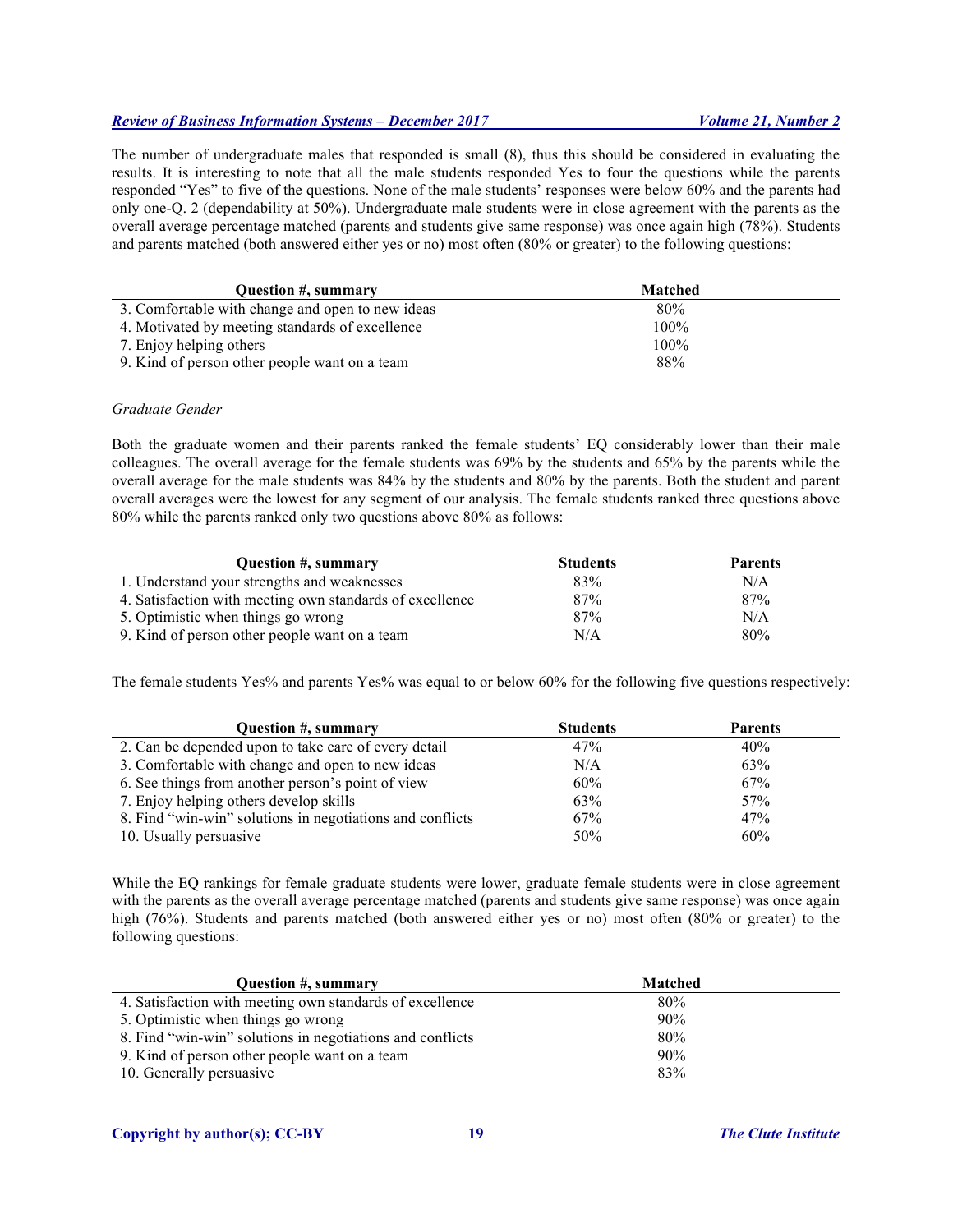Both the male graduate students and parents Yes% was above 80% for six of the ten questions as follows:

| <b>Ouestion #, summary</b>                               | <b>Students</b> | <b>Parents</b> |
|----------------------------------------------------------|-----------------|----------------|
| 1. Understand your strengths and weaknesses              | 88%             | 94%            |
| 3. Comfortable with change and open to new ideas         | 100%            | 94%            |
| 4. Satisfaction with meeting own standards of excellence | 94%             | 88%            |
| 5. Stay optimistic when things go wrong                  | 94%             | 94%            |
| 9. Kind of person other people want on a team            | 81%             | 94%            |
| 10. Generally persuasive                                 | 88%             | 88%            |

The graduate male students YES % was NOT below 60% for any question while the parents had only one question (10-persuasvie) at 44%.

The graduate male students were in very close agreement with the parents as the overall average percentage matched (parents and students give same response) was very high (84%). Students and parents matched (both answered either yes or no) most often (80% or greater) for eight of the ten questions. The only two questions below the 80% were question 2 (dependability for every detail) and question 8, the ability to find "win-win" solutions in negotiations and conflicts.

# **Research Question 6**

Our final research question explores the differences in Chinese accounting students based on the presence of siblings (none or one-or-more).

# *Undergraduate Siblings*

For the undergraduate students with **no siblings** we found a high degree of EQ as the students had an overall average of 78% while the parents had an overall average of 80%. The most highly ranked (>80%) questions for both the students and parents were:

| <b>Ouestion #, summary</b>                               | <b>Students</b> | <b>Parents</b> |
|----------------------------------------------------------|-----------------|----------------|
| 1. Understand both your strengths and weaknesses         | 97%             | 87%            |
| 3. Comfortable with change and open to new ideas         | 92%             | 82%            |
| 4. Satisfaction with meeting own standards of excellence | 87%             | 92%            |
| 7. Enjoy helping others develop skills                   | 87%             | 89%            |
| 9. Kind of person other people want on a team            | 87%             | 87%            |

The students ranked three questions (Q. 5-optimistic when things go wrong; Q. 6-see another's viewpoint and Q. 10 persuasvie) below 70% while the parents only ranked one question (Q. 2-dependability for details) below 70%. The students were in close agreement with the parents as the overall average percentage matched (parents and students give same response) was once again high (76%). They matched (both answered either yes or no) most often (80% or greater) to the following questions:

| Question #, summary                                      | <b>Matched</b> |
|----------------------------------------------------------|----------------|
| 1. Understand strengths and weaknesses                   | 84%            |
| 4. Satisfaction with meeting own standards of excellence | 89%            |
| 7. Enjoy helping others develop skills                   | 87%            |
| 9. Kind of person other people want on a team            | 89%            |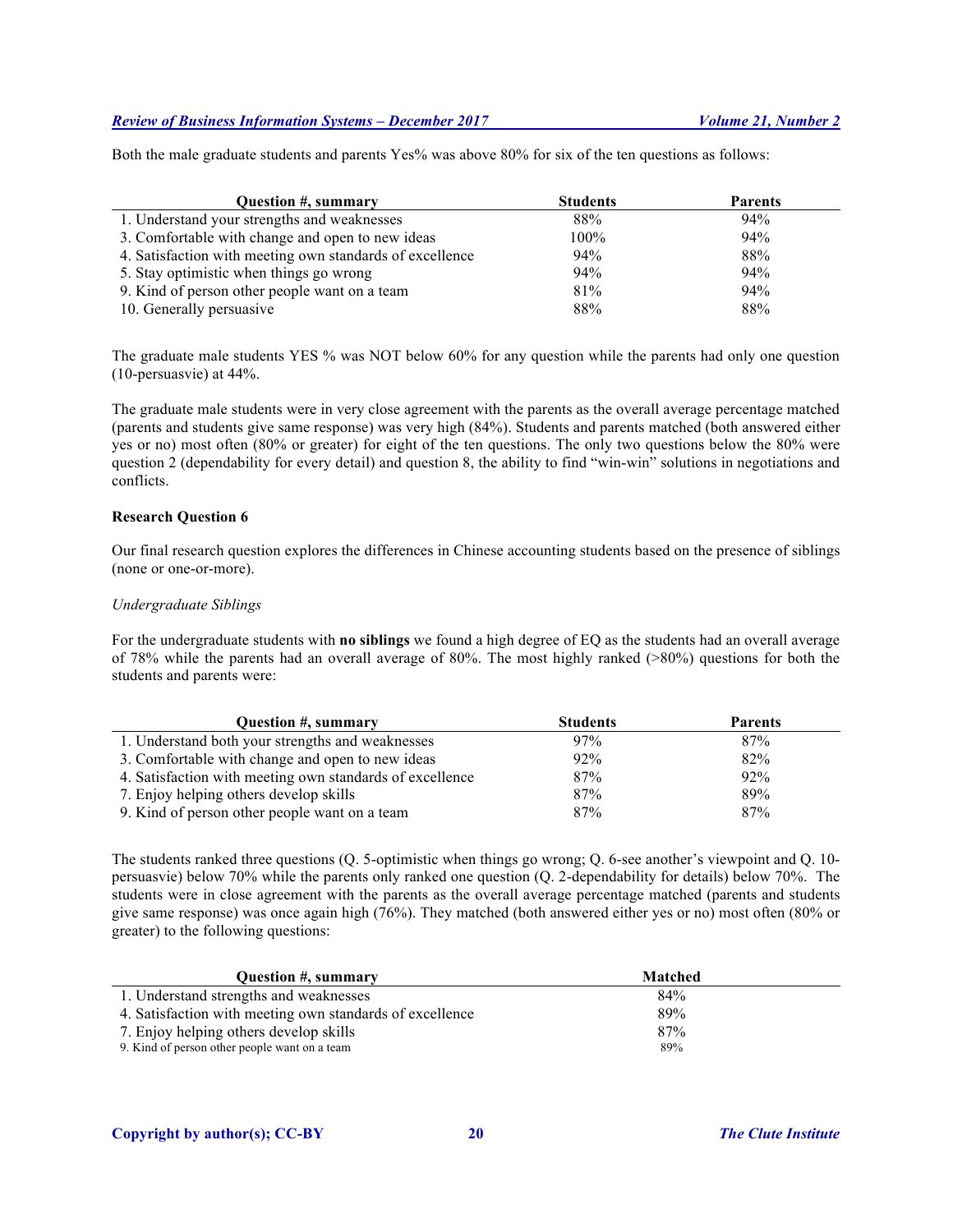For the undergraduate students with **one or more siblings** we found a strong degree, although not as high as those students with no siblings, of EQ as the students had an overall average of 70% while the parents had an overall average of 73%. Both students and parents ranked highly (>80%) the following six questions:

| <b>Ouestion #, summary</b>                           | <b>Students</b> | <b>Parents</b> |
|------------------------------------------------------|-----------------|----------------|
| 1. Understand your strengths and weaknesses          | N/A             | 83%            |
| 3. Comfortable with change and open to new ideas     | 83%             | 80%            |
| 4. Satisfaction with meeting standards of excellence | 90%             | 87%            |
| 6. See things from another person's point of view    | 87%             | 80%            |
| 7. Enjoy helping others                              | 87%             | N/A            |
| 9. Kind of person other people want on a team        | 90%             | 90%            |

The undergraduate students had three questions  $(2, 5, 10)$  with a YES % below 60% while the parents had two  $(2, 8)$ questions. The overall average percentage matched (parents and students give same response) was once again high (75%). Students and parents matched (both answered either yes or no) most often (80% or greater) to the following questions:

| Question #, summary                                      | Matched |  |
|----------------------------------------------------------|---------|--|
| 4. Satisfaction with meeting own standards of excellence | 83%     |  |
| 6. See another person's point of view                    | 80%     |  |
| 7. Enjoy helping others                                  | 83%     |  |
| 9. Kind of person other people want on a team            | 80%     |  |

# *Graduate Siblings*

For the graduate students with **no siblings** we found a moderate degree of EQ as the students had an overall average of 71% while the parents had an overall average of 67%. The most highly ranked (>80%) questions for both the students and parents were:

| Question #, summary                              | <b>Students</b> | <b>Parents</b> |
|--------------------------------------------------|-----------------|----------------|
| 1. Understand both your strengths and weaknesses | N/A             | 82%            |
| 4. Motivated by meeting standards of excellence  | 88%             | 82%            |
| 5. Optimistic when things go wrong               | 82%             | N/A            |
| 9. Kind of person other people want on a team    | N/A             | 82%            |

The students ranked two questions (Q. 2-dependability for details, Q. 8-find win-win solutions in negotiations and conflicts) below 60% while the parents ranked three questions (Q. 2-dependability for details, Q. 6-see another person's point of view, Q. 7-helping others develop skills) below 60%. The students were in close agreement with the parents as the overall average percentage matched (parents and students give same response) was once again high (80%). They matched (both answered either yes or no) most often (80% or greater) to the following questions:

| Question #, summary                                      | <b>Matched</b> |
|----------------------------------------------------------|----------------|
| 1. Understand your strengths and weaknesses              | 82%            |
| 4. Satisfaction with meeting own standards of excellence | 82%            |
| 5. Optimistic when things go wrong                       | 82%            |
| 7. Enjoy helping others develop skills                   | 82%            |
| 9. Kind of person other people want on a team            | 89%            |
| 10. Persuasive                                           | 94%            |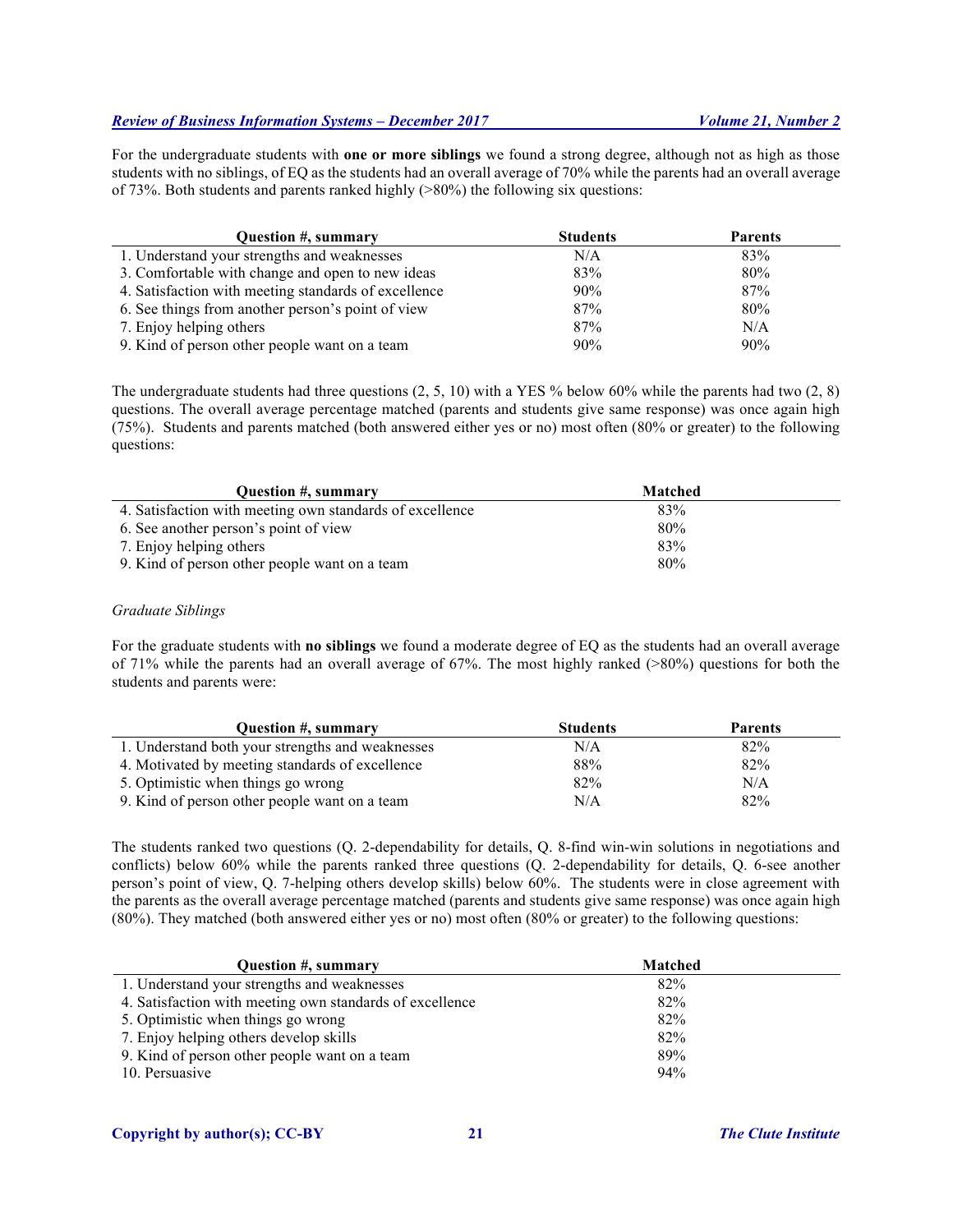For the graduate students with **one or more siblings** we found a stronger degree of EQ as compared to those students with no siblings as the students had an overall average of 79% while the parents had an overall average of 75%. Both students and parents ranked highly (>80%) the following questions:

| Question #, summary                              | <b>Students</b> | <b>Parents</b> |
|--------------------------------------------------|-----------------|----------------|
| 1. Understand your strengths and weaknesses      | 90%             | 90%            |
| 3. Comfortable with change and open to new ideas | 85%             | N/A            |
| 4. Motivated by meeting standards of excellence  | 90%             | 85%            |
| 5. Optimistic when things go wrong               | 90%             | 90%            |
| 7. Enjoy helping others develop skills           | 80%             | N/A            |
| 9. Kind of person other people want on a team    | 90%             | 90%            |

The graduate students had only one question (2) ranked below 60% while the parents had two (2 and 8). The overall average percentage matched (parents and students give same response) was once again high (82%). Students and parents matched (both answered either yes or no) most often (80% or greater) to the following questions:

| Question #, summary                              | <b>Matched</b> |  |
|--------------------------------------------------|----------------|--|
| 1. Understand your strengths and weaknesses      | 80%            |  |
| 3. Comfortable with change and open to new ideas | 80%            |  |
| 4. Motivated by meeting standards of excellence  | 85%            |  |
| 5. Optimistic when things go wrong               | $100\%$        |  |
| 7. Enjoy helping others                          | 83%            |  |
| 9. Kind of person other people want on a team    | $100\%$        |  |

Table 7 (Undergraduate and Graduate Percentage of Yes Responses) provides a summary of the Yes responses by overall score, gender and siblings)

|                       | Undergraduate   |                | Graduate        |                |
|-----------------------|-----------------|----------------|-----------------|----------------|
|                       | <b>Students</b> | <b>Parents</b> | <b>Students</b> | <b>Parents</b> |
| Overall               | 75              |                | 74              | 70             |
| Female                | 74              | 76             | 69              | OJ             |
| Male                  | 86              | 78             | 84              | 80             |
| No sibling            | 78              | 80             |                 |                |
| More than one sibling | 70              |                | 79              |                |

**Table 7.** Undergraduate and Graduate Percentage of Yes Responses

# **CONCLUSIONS**

# **External EQ measurement implications**

The data suggests that the EQ of Chinese accounting students is relatively high. Further, the perceptions of the parent and the student were compared to determine the EQ score. Only the perceptions of the parents were significant in this determination. This suggests that someone close to an individual may have a better understanding on the EQ abilities of the individual than even the individual. This finding is consistent with Goleman's (1998) comment that an individual is not always the best judge of his or her own strengths or weaknesses. Goleman further notes that the use of multiple sources should be considered in evaluation EI. Our findings are consistent with this observation. Human resource managers would be wise to consider this in their own interactions throughout an organization, as well as when assessing the abilities of individuals and units formed within an organization. When attempting to understand the ability and efficacy of individuals within an organization, it is likely that managers who have worked closely with employees for long periods of time may provide a better understanding of EQ than any other source. As a result, organizations might consider periodic reviews that separately measure EQ of the employee from the perspective of

# **Copyright by author(s); CC-BY 22** *The Clute Institute*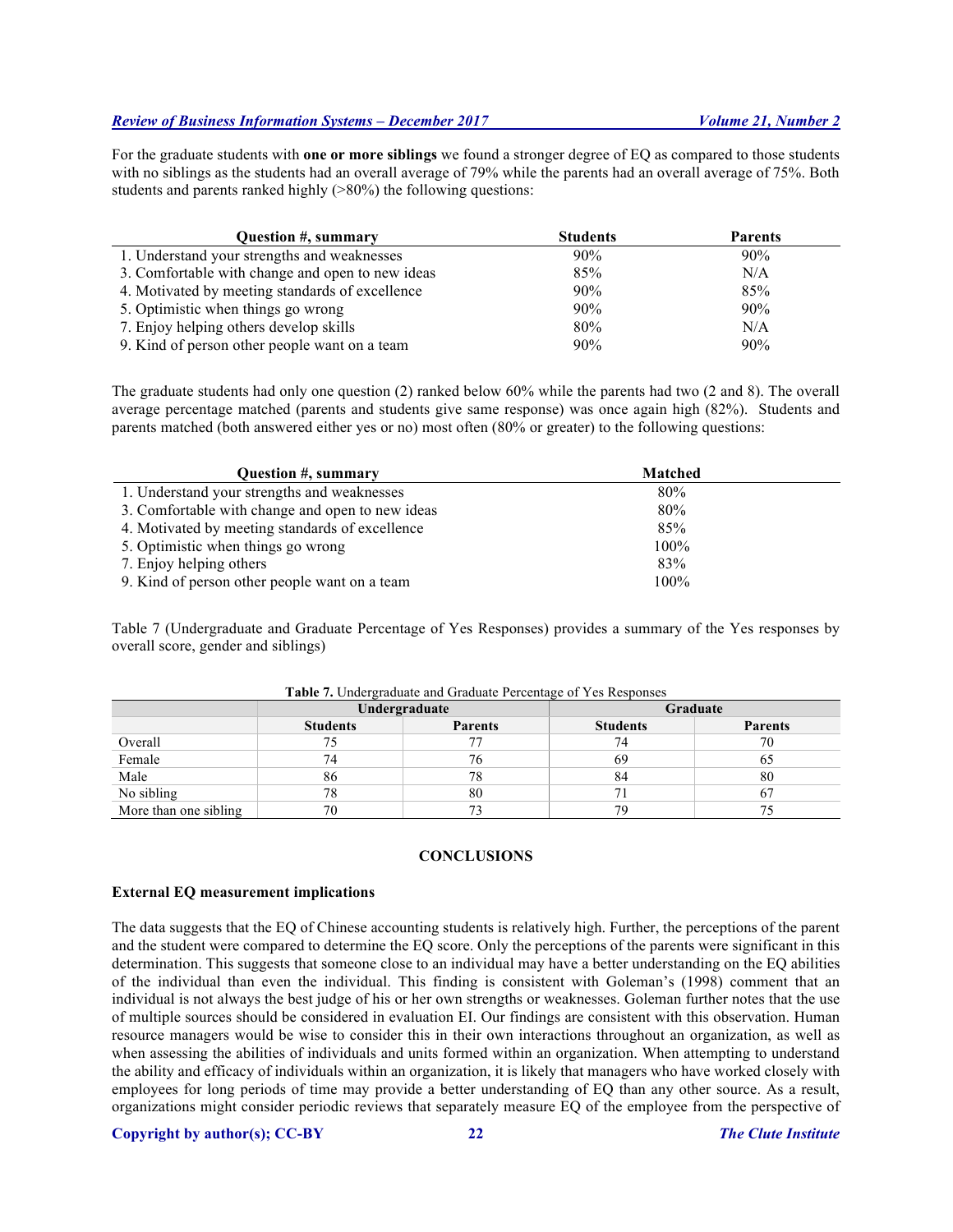several long-time managers, close to the employee. Employers would be well-served to consider fine-tuning the development of their EQ with managers that interact with these employees frequently.

Likewise, educators, might consult their department chair, other administrators, committee members, students, and close friends to better improve their understanding of their own EQ. If educators are going to enhance the EI of students, then consideration of the types of class activities as well as the input from a variety of sources will also need to be considered. Researchers have much to ponder. If multiple views provide a more robust assessment of EQ as compared to a single assessment by the individual, future research should focus on the use of multiple courses. Much of the current EQ research tends to focus on EQ trait (as measured from the point-of-view of the individual) and ability (as measured externally through performance) levels.

# **Exploratory EQ implications**

The exploratory data that shows there may be a flaw in the ability to be detail-oriented. This suggests that Chinese accountants may benefit from project management training and use. Educators might consider including project-based assignments with increased weighting given to designing the project specifications and deliverables timetables. By developing strong management skills in school, educators may prove to be the best resource in warding off a potential future problem for the accounting community. Researchers should consider exploring the detail-oriented question further, to see if validity can be established, as well as which types of detail-oriented activities might be problematic. Likewise, because the parent view of EQ determined the EQ score in our sample, further research regarding which types of external EQ views might ultimately predict EQ would be useful in extending research in this area. Employers may consider that the additional training may pay off with regards to project management for its Chinese accounting staff.

Further, as Chinese society continues to change, it appears likely that EQ will continue to improve. Many Chinese may have grown up in a society where pushback was disrespectful, dominated by concepts of benevolence authority and loyalty to superiors (Li and Madsen, 2011). However, as EQ increases, the ability to handle conflict increases (Smith et al., 2008). Accordingly, as the younger generation feels more comfortable challenging authoritative decisions, concerns regarding the expectation gap in Chinese auditing (Lin and Chen, 2004) should diminish. Our sample suggests that traits serving U.S. Millennials well, the ability to work well on teams and adapt, are also permeating the Chinese accounting community of students. Firms would be well advised to adapt an open and flexible workspace environment. Further, managers should encourage multiple forms or feedback encouraging alternative points of view in audit engagements. Educators, may think about implementing team-based learning exercises in the classroom to foster these skills. More research is needed to determine whether differences in EQ exist which align with generational changes in China.

Lastly, given the unique policies regarding siblings within China, further exploration should be done with regards to gender and the presence of siblings. Our sample is not large enough to be determinative. However, should an increase in the strength of EQ for those with siblings hold, policymakers would be wise to consider a further lightening of the two-child policy that currently exists if the government wishes to promote a society with the most optimal outcomes. Additionally, because female participation in Chinese accounting appears to be on the rise, educators and practitioners alike would be wise to consider adapting the classroom and workplace environment to be encouraging. Researchers should consider exploring whether the influx of this new gender of workers influences the behavior of policies and organizations over time.

# **Limitations**

This study has four inherent limitations. First, The Chinese accounting students that participated in this study may not be representative of all accounting majors in China. Second, the sample was not randomly selected. All of student participants were from the same institution, which is a large public university in China. Third, while similar to other EQ research, the use of a self-assessment approach is subject to reporting bias. Fourth, since the parents returned their completed surveys to the students, we cannot guarantee that the students did not change some of their parents' answers; however, the results suggest that probably did not occur.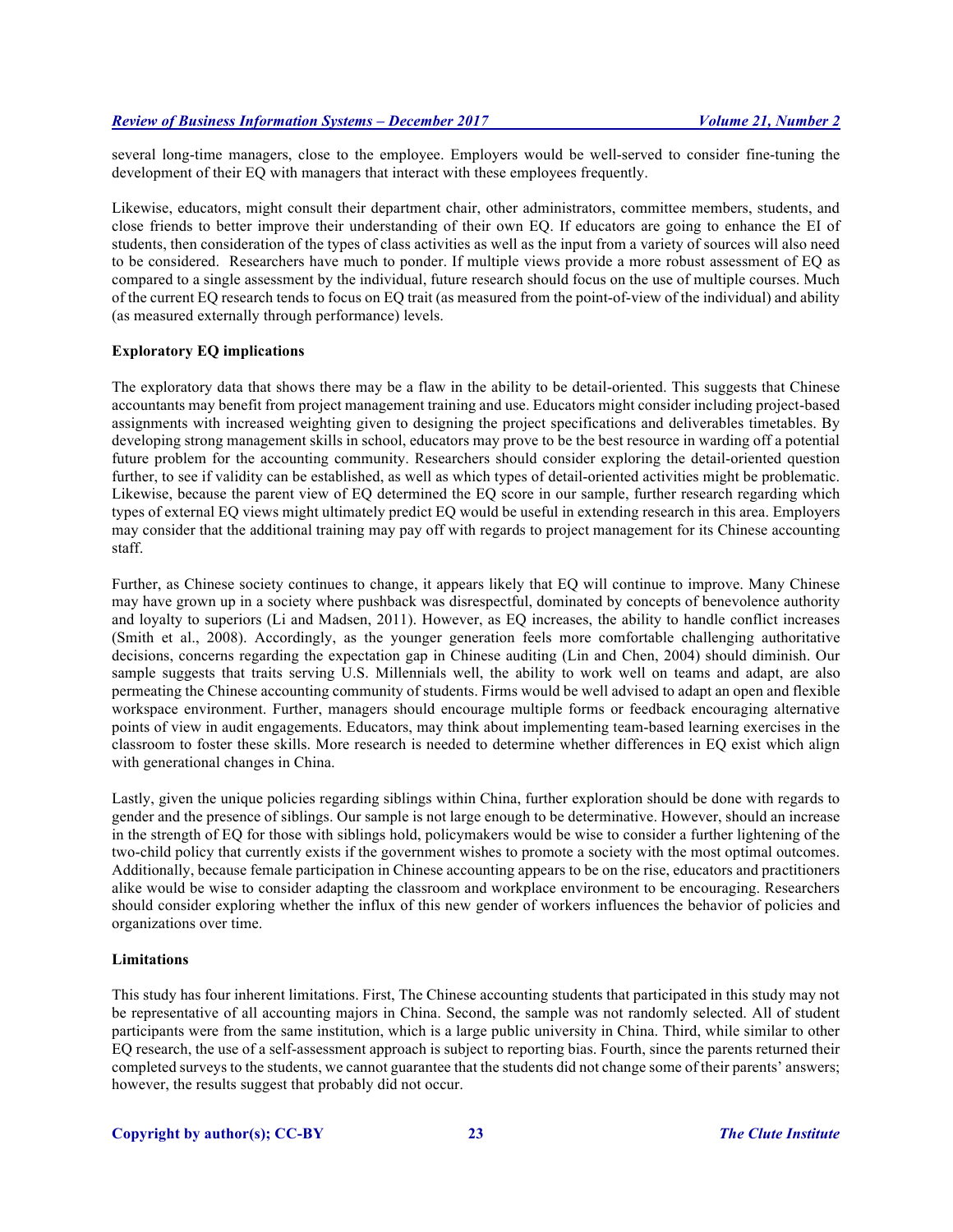# **Contributions**

Our study contributes to the accounting literature in three distinct ways. First, our study focuses only on Chinese accounting students at both the undergraduate and graduate levels. Secondly, we compare student and parent answers to the questions regarding the emotional intelligence of the student. This combines a self-report (student) and the other-report method (parent) to measure the emotional intelligence of Chinese business students. We are not aware of any other study that has used an external view of an individual's EQ. Given the significance of our findings related to this external view, it is important that additional research investigates external views so that theory and practice might more accurately reflect EQ measurement. This is important for accounting educators as well since accounting programs, particularly at the Master's level, have experienced increased enrollments of Chinese students. Third, although applying its measurement increased the rigor of our study, we used a survey instrument shortened from that used in prior research.

# **AUTHOR BIOGRAPHIES**

**Michael D. Akers.** Professor and Charles T. Horngren Professor, Department of Accounting, College of Business Administration at Marquette University

**Don E. Giacomino.** Professor Emeritus, Department of Accounting, College of Business Administration at Marquette University

**Xin Li.** Assistant Professor, Department of Accounting, School of Management and Economics at Beijing Institute of Technology

**Joseph Wall.** Assistant Professor, Department of Accounting, College of Business Administration at Marquette University. He has established internships and cross-cultural teaching opportunities in China.

# **REFERENCES**

Akers, M.D. and G.L. Porter. 2003. "Your EQ skills: Got what it takes?" *Journal of Accountancy* 195(3): 65-69.

- Bay, Darlene and Kim McKeage. 2006. "Emotional Intelligence in Undergraduate Accounting Students: Preliminary Assessment." *Accounting Education: an International Journal* 15(4): 439-454.
- Chia, Yew Ming. 2005. "Job Offers of Multi-national Accounting firms: The Effects of Emotional Intelligence, Extra-curricular Activities, and Academic Performance." *Accounting Education: an International Journal*. 14(1): 75-93.
- Cook, Gail Lynn, D. Bay, B. Visser, J.E. Myburgh, and J. Njoroge. 2011. "Emotional Intelligence: The Role of Accounting Education and Work Experienced." *Issues in Accounting Education* 26(2): 267-286.
- Daff, Lyn, P. de Lange, and B. Jackling. 2012. "A Comparison of Generic Skills and Emotional Intelligence in Accounting Education." *Issues in Accounting Education*. 27(3): 627-645.
- Esmond-Kiger, C., M. L.Tucker and C. A. Yost. 2006. "Emotional Intelligence: From the classroom to the workplace." *Management Accounting Quarterly* 7 (2): 35-42.
- Extremera, N., P. Fernández-Berrocal, and P. Salovey. 2006. "Spanish version of the Mayer-Salovey-Caruso Emotional Intelligence Test (MSCEIT). Version 2.0: reliabilities, age and gender differences." *Psicothema* 18(Suplemento): 42- 48.
- Fleming, D. M., C.W. Chow, and W. Su. 2010. "An exploratory study of Chinese accounting students' and auditors' auditspecific ethical reasoning." *Journal of Business Ethics* 94(3): 353-369.

Goleman, Daniel. 1998. *Working with Emotional Intelligence.* New York, NY: Bantam Books.

Humphreys, J., N. Jiao, and T. Sadler. 2008. "Emotional Disposition and Leadership Preferences of American and Chinese MBA Students." *International Journal of Leadership* 3(2): 162-180.

Jones, Greg, and A. Abraham. 2009. "The Value of Incorporating Emotional Intelligence Skills in the Education of Accounting Students." *The Australasian Accounting Business and Finance Journal* 3(2): 48-60.

Lan, G., Z. Ma, J. Cao, and H. Zhang. 2009. "A comparison of personal values of Chinese accounting practitioners and students." *Journal of Business Ethics* 88: 59-76.

- Lan, G., C. Okechuku, H. Zhang, and J. Cao. "2013. Impact of job satisfaction and personal values on the work orientation of Chinese accounting practitioners." *Journal of business ethics* 112(4): 627-640.
- Li, J., and J. Madsen. 2011. "Business ethics and workplace guanxi in Chinese SOEs: a qualitative study." *Journal of Chinese Human Resources Management* 2(2): 83-99.

**Copyright by author(s); CC-BY 24** *The Clute Institute*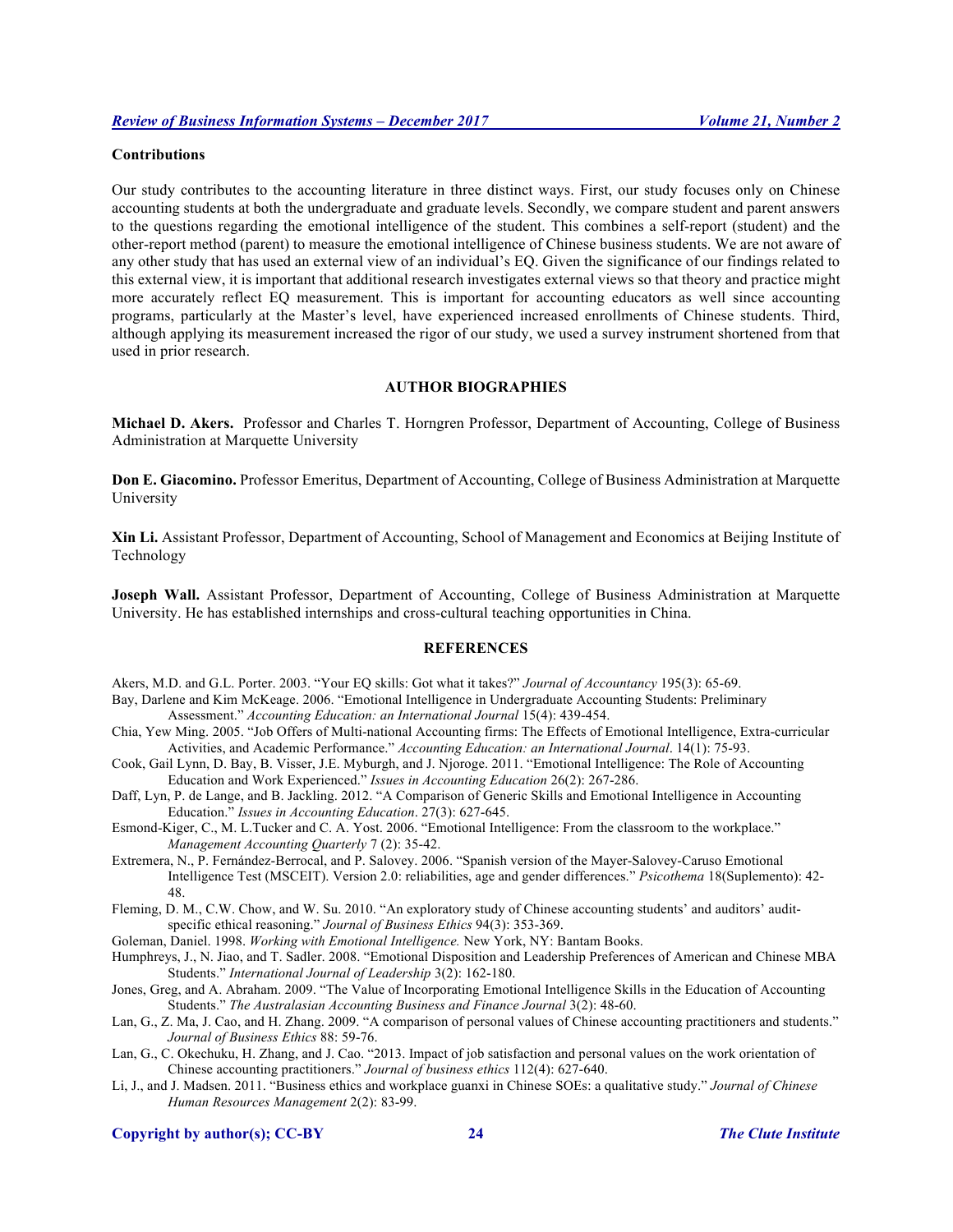- Lin, Z. J., and F. Chen. 2004. "An empirical study of audit 'expectation gap' in the People's Republic of China." *International Journal of Auditing* 8(2): 93-115.
- Manna, Dean, L. Bryan, and G. Pastoria. 2009. "Professors and Practitioners' Perceptions of the Need for Accountants to Possess Emotional Intelligence." *Economics and Organization of Enterprise* 3(1): 17-34.
- Margavio, Thomas, G. W. Margavio, M. Hignite, and D.R. Moses. 2012. "A Comparative Analysis of the Emotional Intelligence Levels of American and Chinese Business Students." *College Student Journal* 46: 1-8.
- Margavio, Thomas, G. W. Margavio, D. R. Moses, and M. Hignite. 2016. "Emotional Intelligence: A Comparison of Chinese and American Accounting Majors." *Business and Management* 8(4): 145-158.
- Mayer, J.D., and P. Salovey. 1997. What is emotional intelligence? In P. Salovey & D. Sluyter (Eds). *Emotional development and emotional intelligence: Educational Implications* (pp. 3-31). New York: Basic Books.
- Petrides, K. V. 2016. Emotional Intelligence as a Personality Trait. *New Directions in Organizational Psychology and Behavioral Medicine*. London: Routledge: 139-146.
- Reilly, A. H., and T.J. Karounos. 2009. "Exploring the link between emotional intelligence and cross-cultural leadership effectiveness." *Journal of International Business and Cultural Studies* 1: 1-13.
- Salovey, P. and J.D. Mayer. 1990. "Emotional Intelligence." *Imagination, Cognition, and Personality* 9: 185-211.
- Shi, J. and L. Wang. 2007. "Validation of emotional intelligence scale in Chinese university students. Personality and Individual Differences." 43(2): 377-387.
- Smith, L., P.C. Heaven, and J. Ciarrochi. 2008. "Trait emotional intelligence, conflict communication patterns, and relationship satisfaction." *Personality and Individual differences* 44(6): 1314-1325.
- Yiu, Enoch. December 17, 2012. "Women to pay bigger role in accounting." *South China Morning Post*. Retrieved from: http://www.scmp.com/business/companies/article/1106955/women-play-bigger-role-accounting